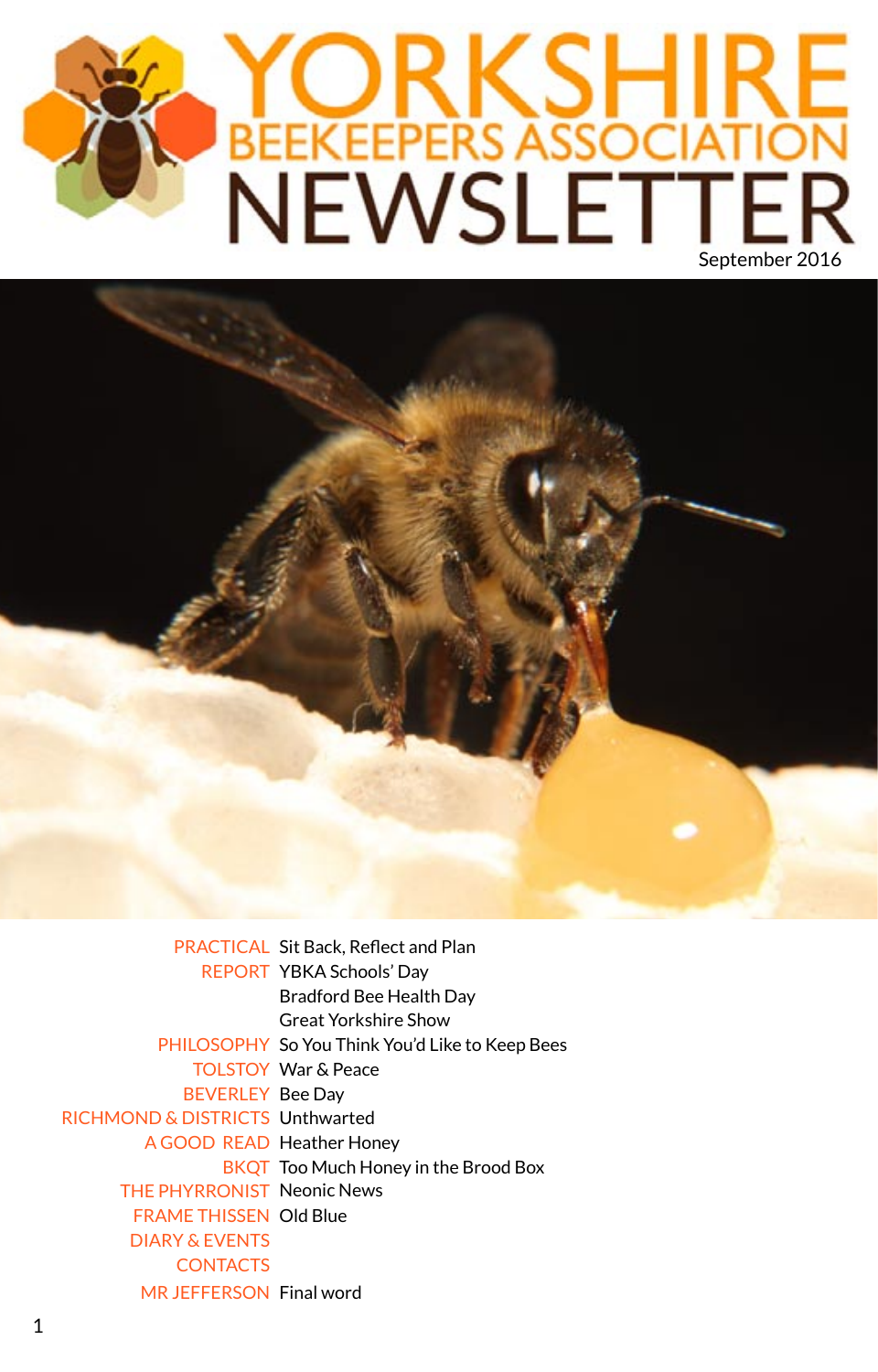

### September: sit back, reflect and plan

*by Wendy Maslin*

With September upon us, preparations for winter should be well underway as the end of the active beekeeping season approaches. Of course there are tasks to be done during the winter months but it is largely a time to draw breath, reflect on the season just gone and start thinking about next year.

One of the things I have found most useful to my beekeeping is actually having a plan, or agenda or schedule - call it what you will, but some structure to how I want to manage the bees. Rather than just have a few ideas floating around in my head, I will allot some time to writing these ideas down and place this list in the front of the apiary record book. It is not an extensive work - nothing complicated, but an achievable list of probably 4 or 6 points which are pertinent to the management of the colonies.

An example of such a plan would be:

Manage the colonies for honey production Mark and clip queens Choose your swarm management technique (Demaree, Pagden, nuc) Re queen all but selected colonies before winter Raise queens only from selected stocks. Overwinter some nucleus colonies

Within that plan I can then look at how I am going to go about making it happen. My first point, to manage colonies for honey production, means I will do all I can to keep the colonies queen right, strong, well populated, well fed and healthy. Conversely it means that if it starts to show evidence of swarm preparations and several queen cells are being drawn (generally speaking between May and the end of July) the plan doesn't change and I don't think that they look like lovely queen cells; and it is suddenly split into several nucleus colonies - I know already what method of swarm management I will use and consequently exactly what equipment will be required. So instead of being taken by surprise and totally unprepared (and yes we have all been there) the equipment will be to hand and ready to go.

The plan can be broken down into as much or as little detail as suits you but it does allow for a much more controlled and less frenetic beekeeper. Things don't always go according to plan and there are events outside our control but the more we can put in place and manage the easier it will be.

Over the winter months I will take time to look back at the records and assess how well the

colonies have performed and make note of any other relevant traits. I will check all the kit, nothing will be put away before being cleaned or repaired and time will be spent making new frames. The written plan may also include personal beekeeping goals. I find writing it down concentrates the mind.

My final point is invariably a reminder that this for me is a hobby albeit one that carries responsibility for livestock management. Enjoy your beekeeping.

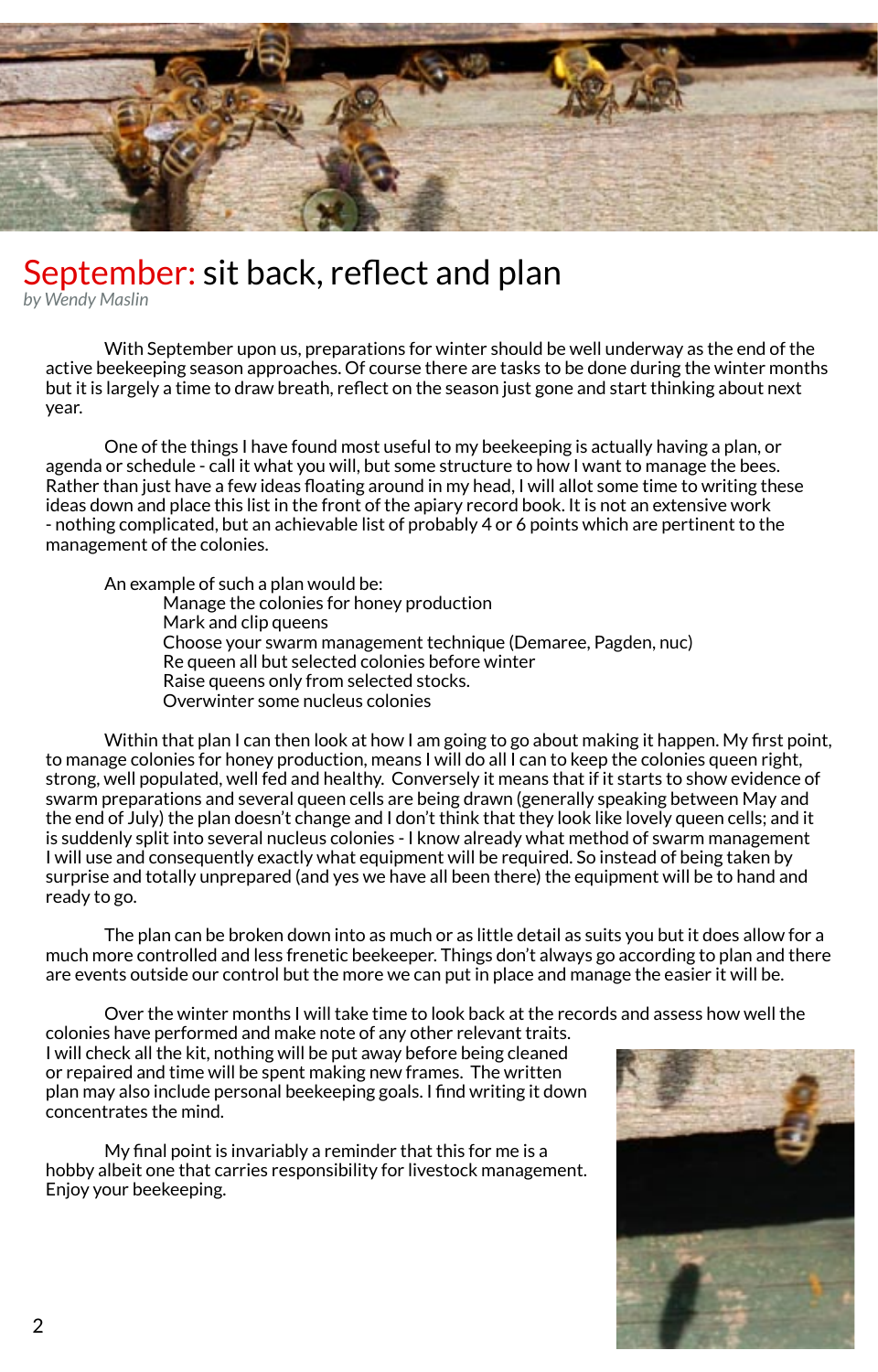

### YBKA: Annual Schools' Day

*by Phil Gee, YBKA Vice Chairman*

Our annual Schools Day event was held at the Great Yorkshire show ground on 14 & 15 June. Schools from all over Yorkshire were invited to take part.

Countryside Days is the largest education event organised by the Yorkshire Agricultural Society.

It is aimed at Keystage 2 children (7-11years) throughout Yorkshire and Humberside. 6000 children attend over the two days and the event comprises of 100 practical and interactive workshops covering every aspect of farming, the envi ronment and the countryside.

YBKA runs a workshop over the two days and this year hosted around 200 children.

The children saw live bees and tried to find the queen, tried their hand at microscopy, discovered pollination, candle making and generally had a good time.

A poster competition was set with the theme: WHAT CAN YOU DO TO HELP HONEY BEES TO SURVIVE?

YBKA is delighted to announce four winning entrants: Appleton Roebuck Primary School, Headfield C of E and Dewsbury were each awarded £50. Pocklington Preparatory School received £25.

I'd like to thank everyone who volunteered to make this day the romping success it was.



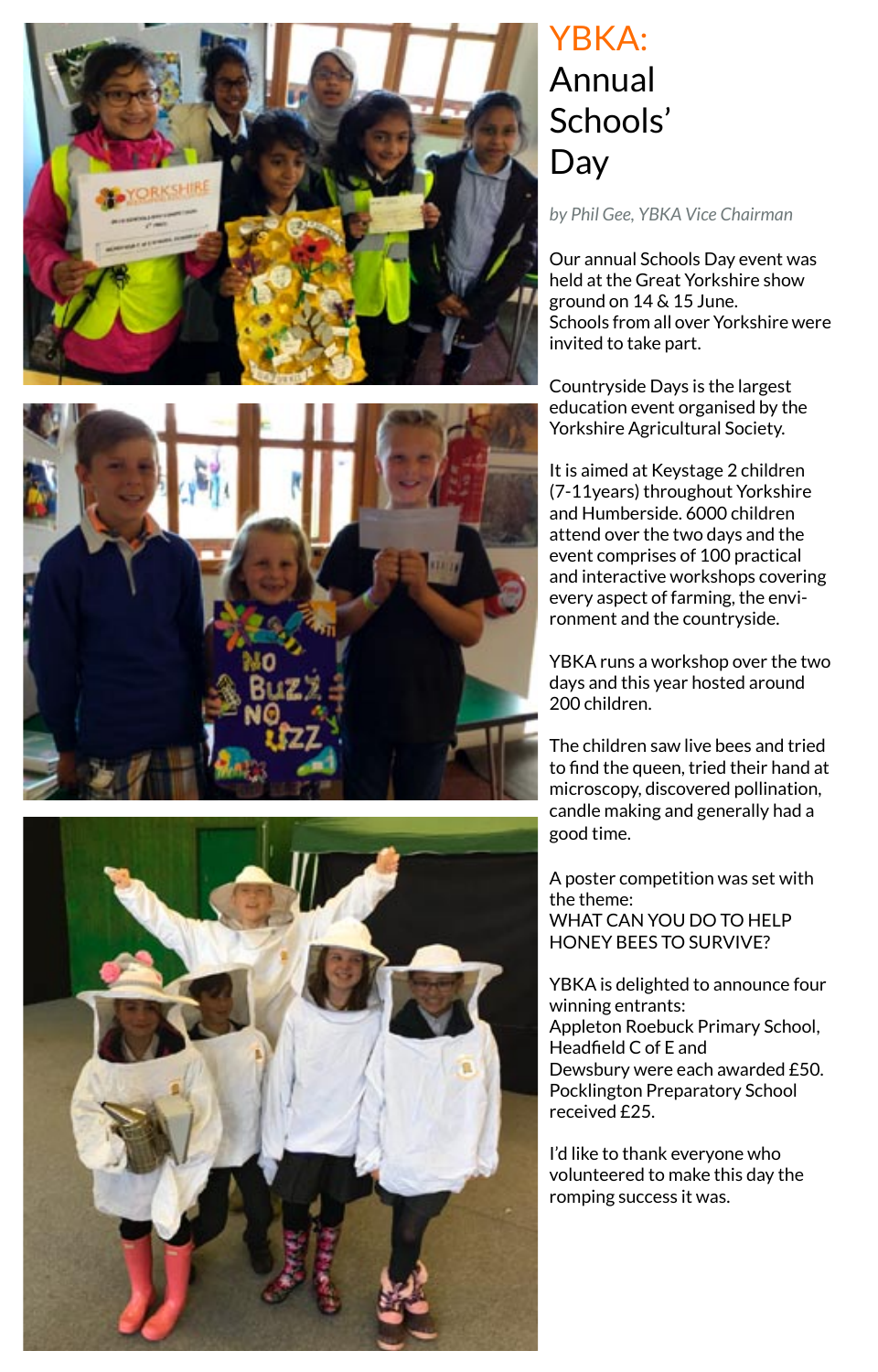### So you think you'd like to keep bees

*by Catherine Scott*

If you're considering bee keeping as a hobby I would seriously advise you to think again. And then again. My advice after 6 years is the following:

Ignore anyone who tells you it's easy – it isn't. It's complicated.

Ignore anyone who tells you it's a cheap – it isn't . It costs a bomb.

Ignore anyone who says it isn't time consuming - it is - they are lying.

Ignore anyone who tells you it doesn't interfere in your everyday life – it does and they're lying Finally, ignore anyone who tells you that your own bees won't sting. It's a myth - I know it's a myth because I just made it up.

If you decide to keep bees you can wave goodbye to those summer holidays because they'll misbehave the minute you turn your back. This usually involves swarming just as friends arrive for lunch or you're about to pop out to the shops.

On the other hand it is hugely rewarding to collect those nectar points from your neighbours as they gaze admiringly through their closed patio doors and breathe audible sighs of relief as you expertly drop the swarm into a box.

I'm telling you this because nobody told us. Frankly, if they had I probably wouldn't have believed them. It's a bit like having children – you always think your own will be different. That belief keeps the human race producing and bee keepers continuously struggling, tearing their hair out and questioning their practise.

Beekeepers do the job for three main reasons:

1. It is a fascinating hobby

2. They are helping the environment and

3. They hang on to the hope that they will eventually reap the financial rewards by selling wonderful products at top notch prices.

The first two reasons are both real and honest but I feel it's important to be clear on that last point. It's not going to happen. This is not is a money making hobby. Definitely not. We've decided after 6 years of learning, paying out and riding an emotional roller coaster to accept this is nothing more than a very interesting but very expensive pass time. To date our costs top £2000 and we've produced 53 jars of honey. You do the maths. We're hopeful of producing more this year. One day, maybe 10 years or so from now, we might just about break even but we're not banking on it. But there, I've said it, we're hopeful. We need to be.

As for selling the stuff? For the most part you can forget it. Friends and relatives expect you to give it away. After all, I give my jam and marmalade away so why would honey be any different? Neighbours need to be wooed with it; you literally need to keep them sweet. They may not take kindly to bees swarming into their garden when they're about to take advantage of a sunny afternoon and are planning a barbeque in the evening. (We are lucky with our neighbours, they're brilliant)

'Well, what about your local deli?' I hear you ask. 'Surely they'd be glad to take some local honey and sell it for you?' Yes, indeed they probably would when you've found your way around the legalities of it. Labelling and such like. Those obstacles are surmountable if you're determined enough and have the time and inclination to go about it. But it's a minefield. I tell you it's a minefield

These are the facts. I'm telling you the truth. Before you make your final decision on whether or not to go ahead try talking to a few people who blithely say, 'oh yes, I used to keep bees' Don't leave it there. Dig deeper. Be persistent. Ask them why they stopped? And, believe them.

On the upside you do make friends. Very good friends. Which is unsurprising really because they all think you'll give them a jar of your honey that up to now has cost you approximately £50 a jar to produce.

I thoroughly recommend bee keeping as a wonderful hobby to all the people I know and love. I also recommend it to the people I can't stand.

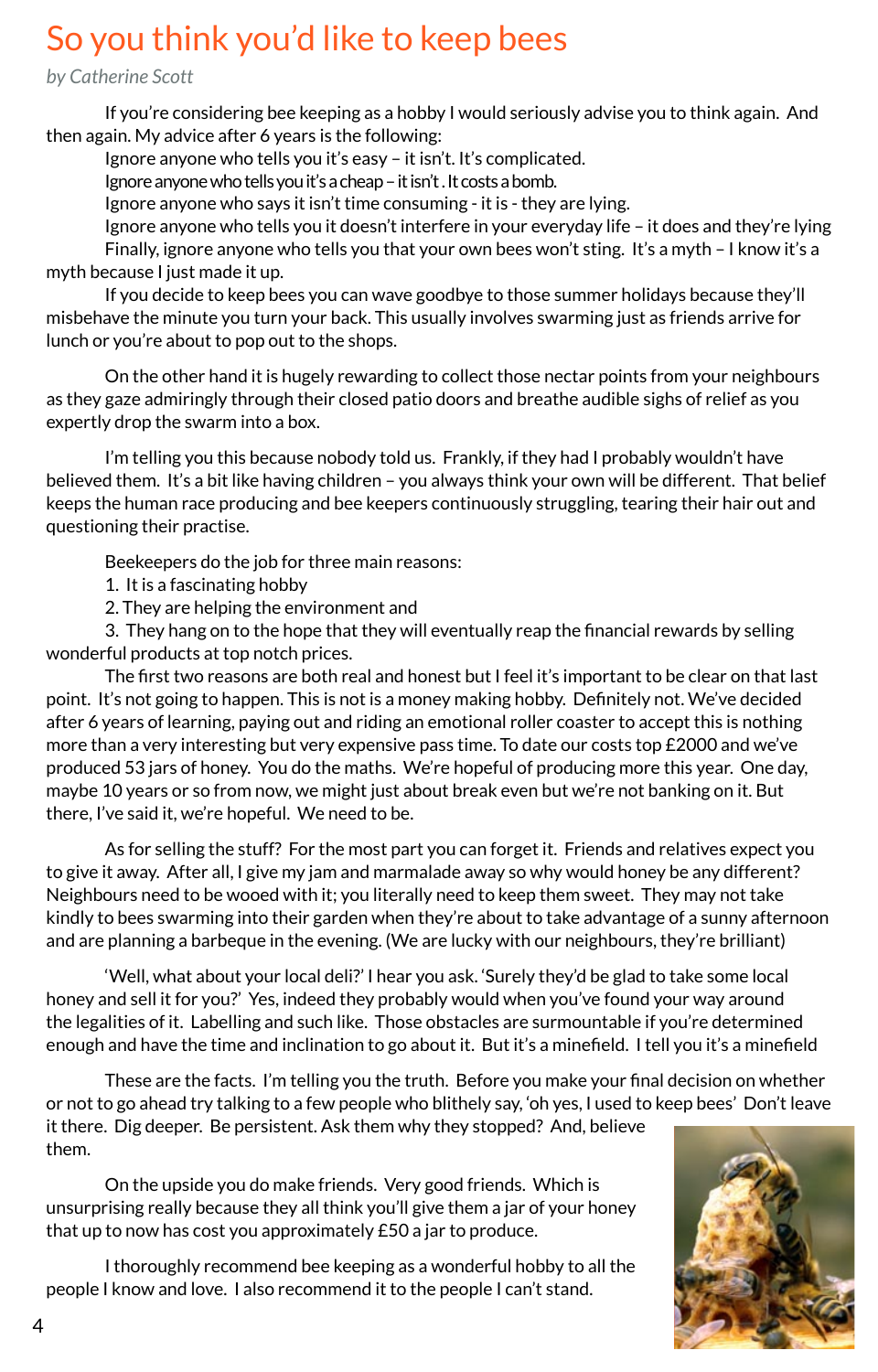## War and Peace. And bees?

*by John Whitaker*

An acclaimed television program of 2016 was the BBC's adaptation of Leo Tolstoy's War and Peace, chronicling the lives of the Russian nobility during the Napoleonic wars and Napoleon's unsuccessful attempt to conquer the Russian Empire. At the core of the story is the build up to the battle of Borodino in August 1812 and its aftermath. During the battle both sides inflicted grievous losses on each other, and both claimed victory. Initially the Russians retreated from the battlefield and the French were able to advance as far as Moscow and occupy the city, but the losses they had sustained and the inability to persuade the Russian people to cooperate eventually forced Napoleon into the disastrous retreat back towards western Europe during which the majority of his army perished. At the heart of the novel is Pierre, unpretentious, unworldly, liked by all, but struggling to find a meaning to his life. At the start of the story he inherited great wealth and married unwisely with a backdrop of momentous historical events.

But this great novel is so much more than the story of Pierre or a history of struggle between two nations. For Tolstoy it was an exploration of his theory about the forces that guide the destiny of mankind, the movements that create history. In classical and medieval times it was believed that mankind's destiny was shaped by the actions and decisions of the leaders of nations who were thought to act with a right granted by God. In War and Peace Tolstoy maintained that the leaders of France and Russia, Napoleon and Czar Alexander were subject to forces of history beyond their control, forces generated by the combined wills of millions of people throughout society. The elite, he maintained, were equally as subject to these forces of history as those in the lower echelons. Tolstoy believed that the decisions and actions that emanate from those apparently holding the reins of power are actions and decisions that they cannot avoid, actions that were inevitable.

It will be of interest to readers to learn that Tolstoy was a beekeeper. In one well known passage in 'War and Peace' honey bees are used to illustrate the picture that Tolstoy wished to paint. He described the situation in Moscow after the battle of Borodino as Napoleon's army approached Moscow and the Russians accepted that the city could not be defended. The nobility and middle classes fled into the country leaving the city without any direction or control. Tolstoy compared Moscow to a colony of bees without a queen.

Tolstoy was not just a nobleman who owned a few hives, content to allow them to be managed by his serfs. He was heavily involved with managing his bees. His wife is quoted as saying that her husband was obsessed with bees. To a beekeeper reading the chapters in 'War and Peace' which relate to bees, there can be no doubt they were written by a man who had studied and spent many hours observing bees. The revolutionary ideas that Tolstoy put forward on the forces that influence the historical narrative of a nation, forces that originate from the wills of the population as a whole and not from the leaders have a striking similarity to the method of decision making within a colony

of honeybees. In a colony of honeybees there are no individuals that direct the complex society and behaviour of the honey bees, but rather the colony is governed by each individual bee reacting to their environment and to the behaviour of their fellow bees and this reaction itself influences the behaviour, in possibly just a small way, of the bees that they contact. The governance of the hive is a result of a complex network of action and reaction between the members of the colony. Tolstoy, in his great novel, was suggesting, what at the time, was the revolutionary idea that human history is governed in a similar way.

Is it too presumptive to suggest that the underlying theme and inspiration of one of the greatest novels ever written could have come from honeybees? When you read chapter Xl of book Xl, *'Moscow a queenless hive*', it must be recognised that it was written by a man knowledgeable about bees, knowledge gained by his own observation, not just gained by study. I am not referring to a single sentence. The passage is almost a thousand words long.

5 Dzieron.War and Peace was first published in Russian in 1868 and 1869, only a few years after the seminal works on beekeeping produced by Langsthroth and



**MAISEMORE APIARIES LTD**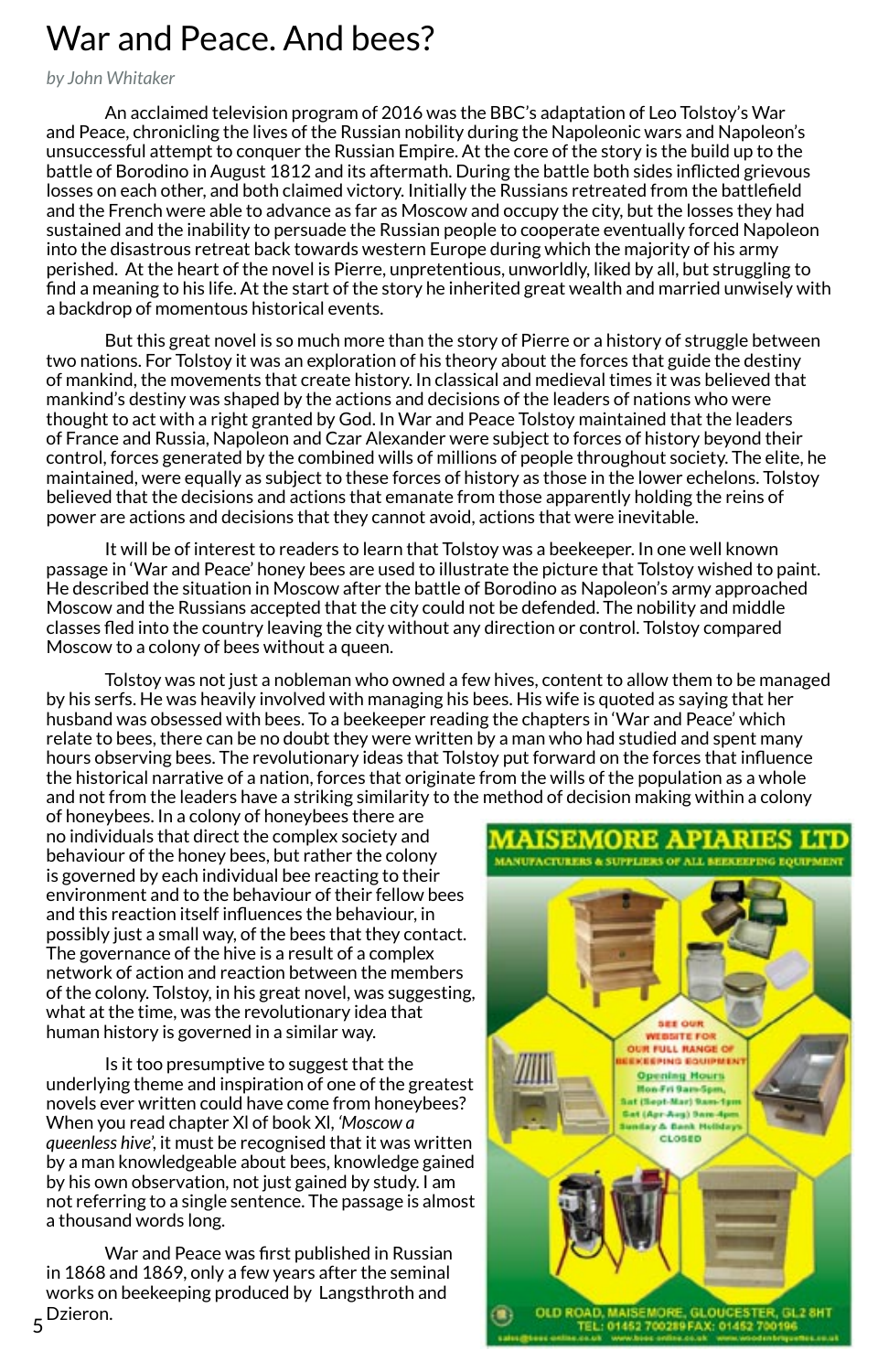### Beverley**:** Bee day

*by Bron White and Chris Coulson*



Beverley Beekeepers organised a Bee Day to which they kindly invited Sheffield and Rotherham Beekeepers. This was held in Woodmansey Village Hall which provided a spacious display area as well as a small lecture theatre. They use this hall for their beekeeping classes and their yearly auction in April.

Dave Shannon, well known to us all, gave two excellent talks, the first on "Preparing and Managing Bees for the Oil Seed Rape" and the second "From Hive to Honey Pot". Both clearly presented and useful for beginners and more experienced beekeepers alike. In the main hall there were various stalls demonstrating useful/innovative items as well as a bee related quiz with generous prizes. There was also a sealed bid auction of two items given to the Beverley Association - a small four frame tangential extractor and a refractometer.

One stand showed how to control wasps in the late season with examples of purchased bottle traps and also a home made artificial wasps nests. Another stall cleverly bypassed the need to buy ready made hive parts using offcuts from timber merchants. Next to this was a display of many types of hives including a Flow Hive which drew forth many comments. The art of making and wiring your own foundation was demonstrated which generated a lot of interest and several people had a go. The National Gardens Scheme had plants for sale and free gardening advice.

Lunch was provided by the Beverley beekeeping ladies and was varied and delicious. It allowed members and visitors more time for discussing bees. However, I suspect everyone's waistline expanded.

Fortified by food we visited the association's apiary which incidentally stands in Beverley Parks, an ancient deer hunting area and where one apiary wall is late 17th century. Here we had a demonstration of the oxalic acid vaporiser by which a specific amount of oxalic acid is electrically vaporised in the hive during broodless periods for varroa control. This was followed by the inspections of some hives, first by the tutors and then by beginners. It was a good opportunity for new beekeepers to practice their skills.

Happily the weather was very kind to us. Altogether a most enjoyable day. A chance to learn and to meet and socialise with other like-minded people.

Beverley Beekeepers had obviously put in a lot of hard work to prepare for this event for which they are to be congratulated.

*It's on soon! Have you ever been ?*

*Countryside Live Oct 22/ 23*

*Harrogate show ground www.countrysidelive.co.uk*

### The UK's BEST FULL COLOUR BEEKEEPING MAGAZIN Only From NORTHERN BEE BOOKS Tel 01422 88275 £30 Per Year Special rates for The BKA members **Beekeepers** uartei "We carry the largest range of English language beekeeping books in the world!" Subscribe to our email newsletter The Be www.northernbeebooks.co.uk View a sample copy of the magazine at http://beekeepers.peacockmagazines.com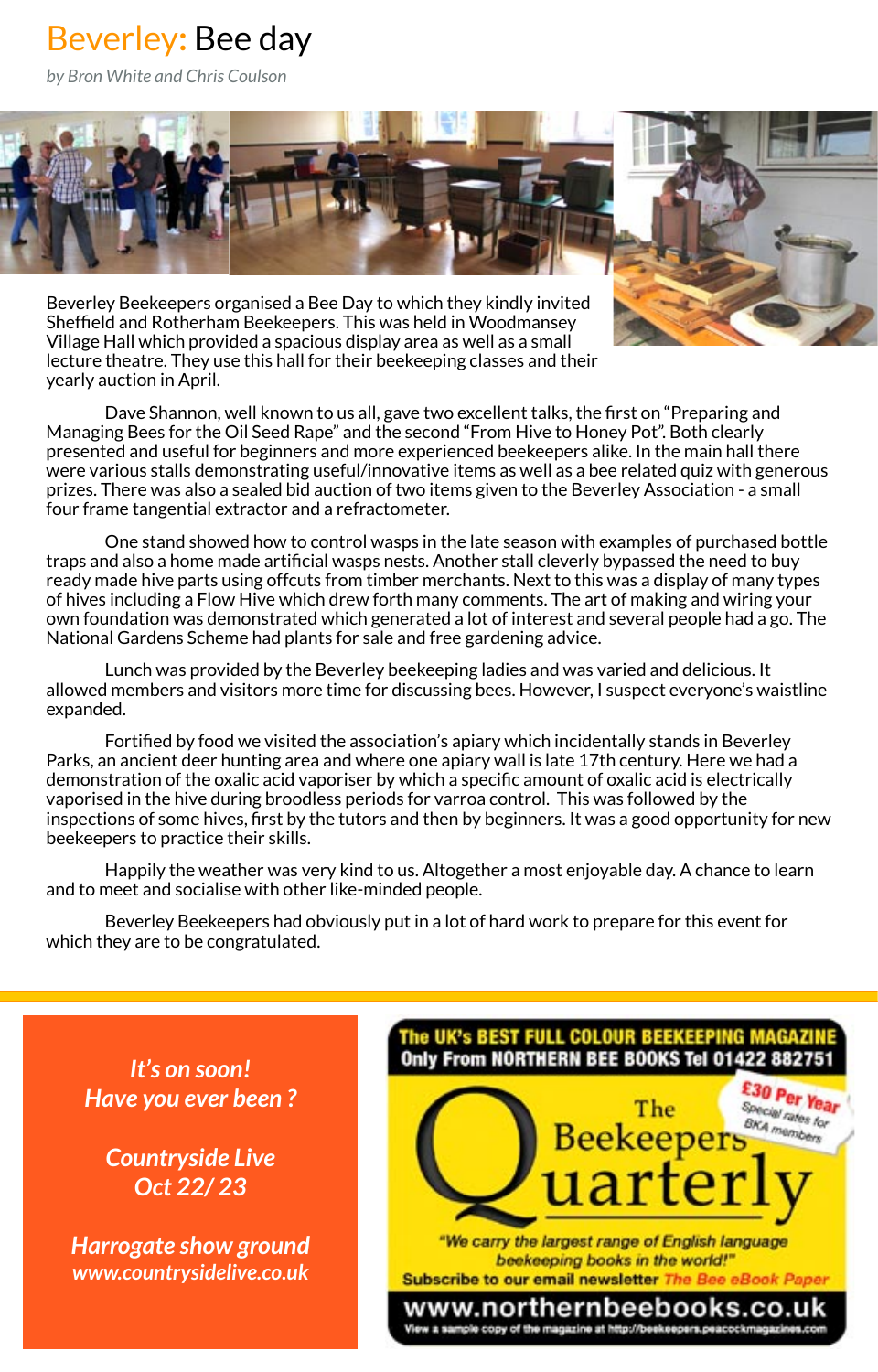### Richmond & Districts: Unthwarted

*by Chris Hardy*



Some of us don't have much luck. Clint Eastwood once said '*if I didn't have bad luck I'd have no luck at all*', and the fabulous beekeepers I met at their Second Apiary Grand Opening, just on the outskirts of Catterick where garrison meets farmland with rollicking great views of the Cleveland hills, were stoical and determined folk definitely not preparing to throw in the hive tool and abandon their plans.

It's a good sized BKA with around 100 members, many of whom are prepared to stick two fingers up at adversity's unpleasant face to get on and rebuild. Which is what they've just gone and done. The First Grand Apiary Opening last year was a short lived affair because the site was vandalised by malcontents and pretty much destroyed. There's no magic money paying for this type of project, it is, as many of you will already appreciate, a project only made possible by donations of heart, time and materials. It is a labour of love.

So on June 12<sup>th</sup>, the chatty and gregarious Peter Scholick, RDBKA's President, proudly cracked a hypothetical bottle of vintage champagne against the side of this particular good ship. The new RDBKA apiary mark II, is finished and open for teaching business. With new bees, fences and equipment and hopefully safe from those who will do it (and potentially themselves) great harm, there was an air of indomitable high spirit that warm day.

Chatting on a summer's day with tea, rather good scones and a cluster of beekeepers who are looking forward to a great season -there's nothing finer is there? Chin! Chin!

### **Well done**

Tony Lane of Sheffield BKA was awarded the judges merit award at the Sheffield Fair Honey Show on the 28th of Aug giving him free entry to our honey show at Countryside Live plus he won the blue ribbon for best exhibit in show.

Philip Khorassandjian won best light honey. A great turn out and credit to Sheffield BKA - a blue ribbon event again with just over 100 entries. Congratulations to all entrants and committee for its organisation. Great show.

Dave Shannon

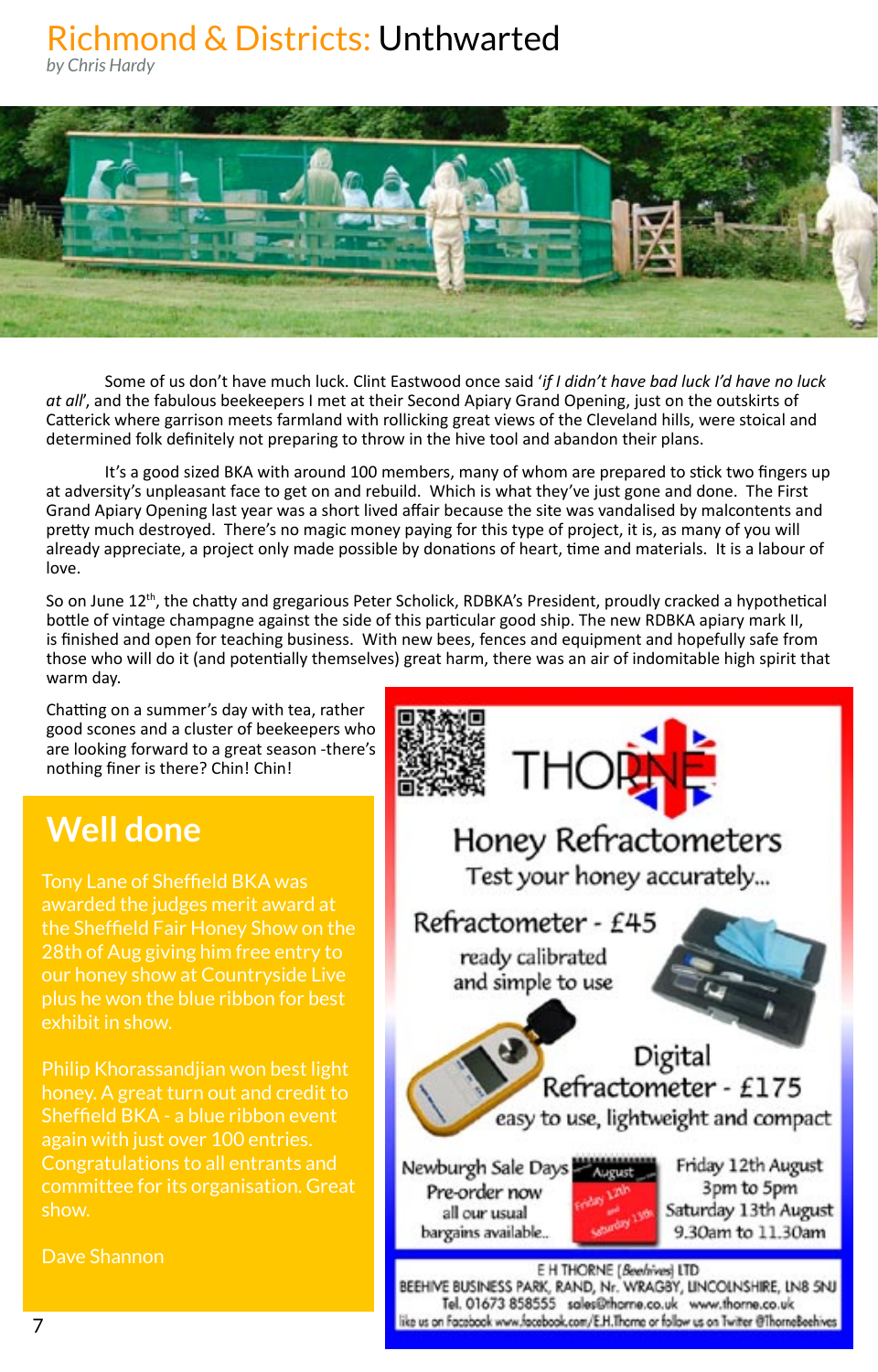

# BdBKA Bee Health Day

*by David Lamont, Chairman BdBKA*

The day started with registration and coffee in the University of Bradford's Bright building - a chance to catch up with fellow beekeepers. It was nice to see representatives from the surrounding associations and even a few from Manchester and Oldham.

In the morning after a quick welcome from myself and housekeeping and safety from Ben Jennings BdBKA member and University representative we got to business.

### Exotic Pest Update:*Ivor Flatman Regional Bee Inspector*

Ivor brought us up to date on the small hive beetle and its spread throughout Europe, the use of [sentinel apiaries](http://www.nationalbeeunit.com/downloadDocument.cfm?id=732) to act as early war(ning of an outbreak of this exotic pest. Up to date information can be found on the [NBU website.](http://www.nationalbeeunit.com/index.cfm?pageid=125) Ivor also talked of the current threat from the Asian Hornet, made more relevant with the spate of articles in the press. He also assured us that there is a [contingency](http://www.nationalbeeunit.com/downloadDocument.cfm?id=675) plan in place.

Topical antimicrobial effect of honey and beeswax: *Dr Mohammad Isreb, Lecturer in Clinical Pharmaceutics*

In short, tests for antimicrobial properties of honey were carried out between a rather expensive Manuka honey and locally produced honey from the university (UoB) bees; the results were very interesting. This is a short excerpt from an article written for the BdBKA newsletter: '*The UoB honey fared just as well as the Manuka honey at preventing microbial growth. In a few cases, it was even slightly more potent as an antimicrobial agent. Both honeys were considerably better than antibiotics in both doses at inhibiting growth.'* [For the full article click here\)](http://bradfordbeekeepers.co.uk/honey-sweet-nectar-potent-healing-medicine/)

Honey Bee viruses: *Dr Giles Budge*

Sorry Giles! I have to hold my hands up here and admit that I did not see this presentation, as I had other duties to perform. I am told that the presentation was useful to new and old BKs alike.

A quiz and an excellent lunch and I have say thank you to YBKA for the £100 contribution, which added to the ticket sales, allowed us to provide a quality buffet lunch.

Attendees were split into three groups for the afternoon workshops.

- 1. Disease Recognition and Quiz Answers
- 2. Disease Control
- 3. Diseased Comb Workshop

Feedback from beekeepers confirmed that the content and timing of the workshops was just

right and allowed for lots of questions. Dhonn Atkinson gave the answers to the lunchtime quiz and gave a presentation on disease recognition with excellent slides.

I think the diseased comb workshop was hit. Being able to examine comb and see what the different diseases look and smell like for real rather than just referring to photographs was extremely helpful.

What a great start to what is going to be an annual event for BdBKA, the day was well attended with 88 tickets sold at a very reasonable price of £5.

We would like to thank the the Animal & Plant Health Agency, Bradford University, the BdBKA committee members and theYorkshire Beekeepers Association.

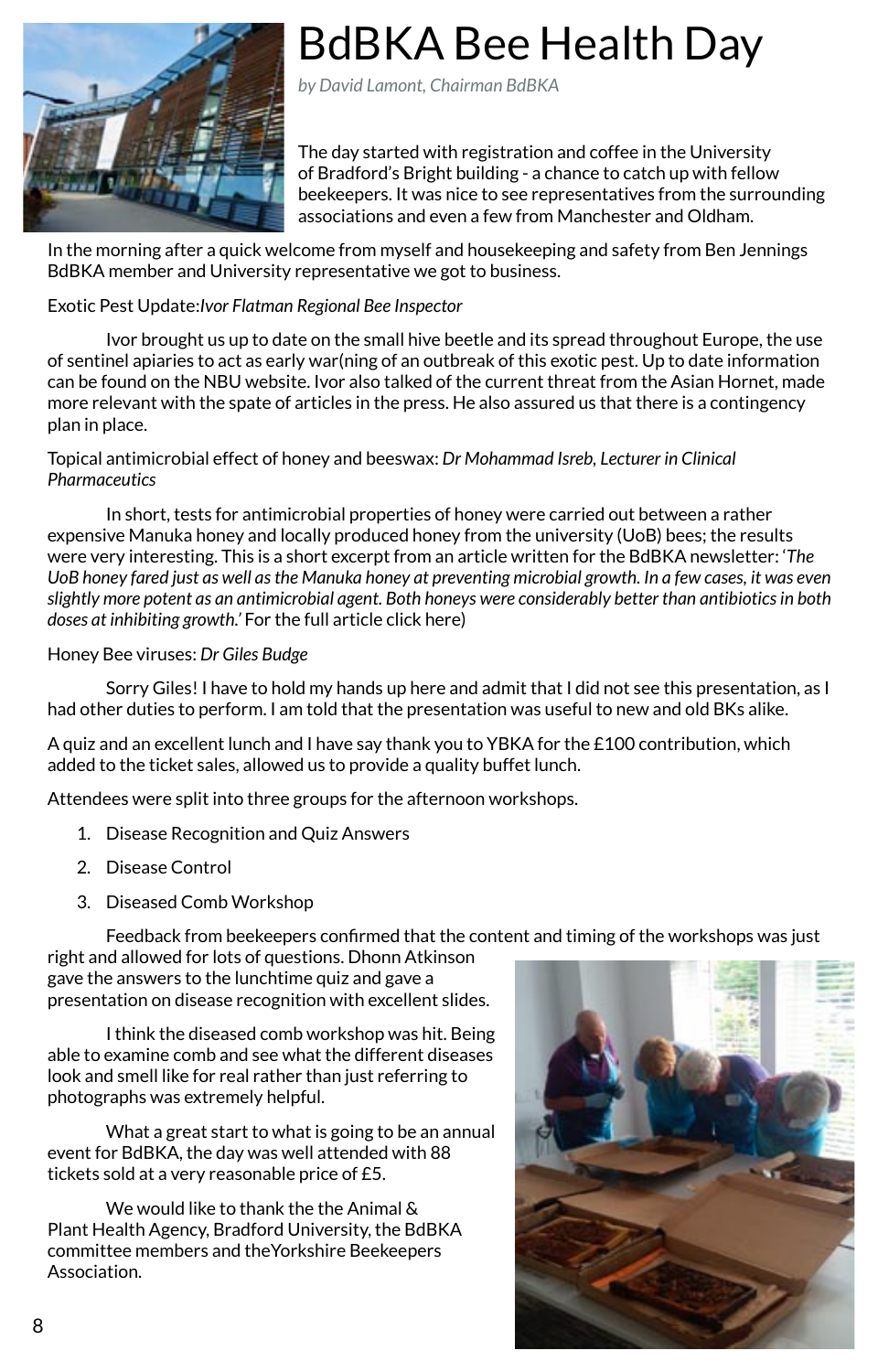The Great Yorkshire Show 2016



by Dave Shannon

This year, for the first time in 40 years, the Great Yorkshire Show's Honey Show had a new face at the helm. Michael Badger MBE retired earlier this year as Chief Steward due to ill health. Over those many years Michael took the honey show from strength to strength and did a splendid job of promoting our fantastic honey show.

Our new Chief Steward Peter Lewis, a Cornish man by birth but now residing in Holmfirth, got to work immediately and sent out additional invitations through the Yorkshire Agricultural Society (YAS) and managed on his first year to get record entries into the show. Well done that man! We had a record 661 entries in this year's Honey Show. The whole show team worked tirelessly along with the judges to produce a top class show once again. A credit to the YAS and the general public loved it.

The YBKA pavilion and Bee Garden stewarded by Tony Jefferson and I was also a resounding success again. It's very warming that our efforts create such a powerful attraction year after year. People love watching the bees being handled and Mr Jefferson bravely soldiered on without tears after being stung by one of his own! The honey for sale is always popular and the public flocked through the doors enjoying our displays, tasting sessions and demonstrations. YBKA members can sell their own honey at this show - all you have to do is label it up correctly and drop it off and we do the rest for you minus a small percentage.

I would also like to say a huge thank you to the many YBKA association volunteers who gave up their days to put on this fantastic annual event. The YBKA focuses on the promotion of beekeeping in our county by putting on great educational displays to connect with the public, giving them a chance to see the intriguing and amazing world of beekeeping close up. It is vitally important work, talking about our bees and pollinators, delivered by knowledgeable and enthusiastic beekeepers. And it's therapy for those of us who need to talk more about bees to anyone willing to listen!

The show had record attendances once again this year with just over 135,000 coming through the gates over the three days of the show despite the weather. The brand new capacious Great Hall built by the YAS at a cost of £11.5 million is a fantastic achievement. This structure replaces the old flower hall and was built on time between the close of last year's show and the opening of this year's.

### Volunteering at the YBKA

Unpaid but rewarding opportunities if you've a mind to be on the YBKA team.

Working with our treasurer Nobby, we need someone to fill the shoes of the most wunderbar Edna (as she intends to retire this year). Are you organised and in need of some clerical refreshment?

PR Officer - shout it loud for the beekeepers of Yorkshire. Can you do that?

Equipment Officer - like to plan. schedule and work alongside others to make sure equipment is where it needed for YBKA members?

Newsletter Editor position from Jan 2017.

Please email the YBKA secretary for info.

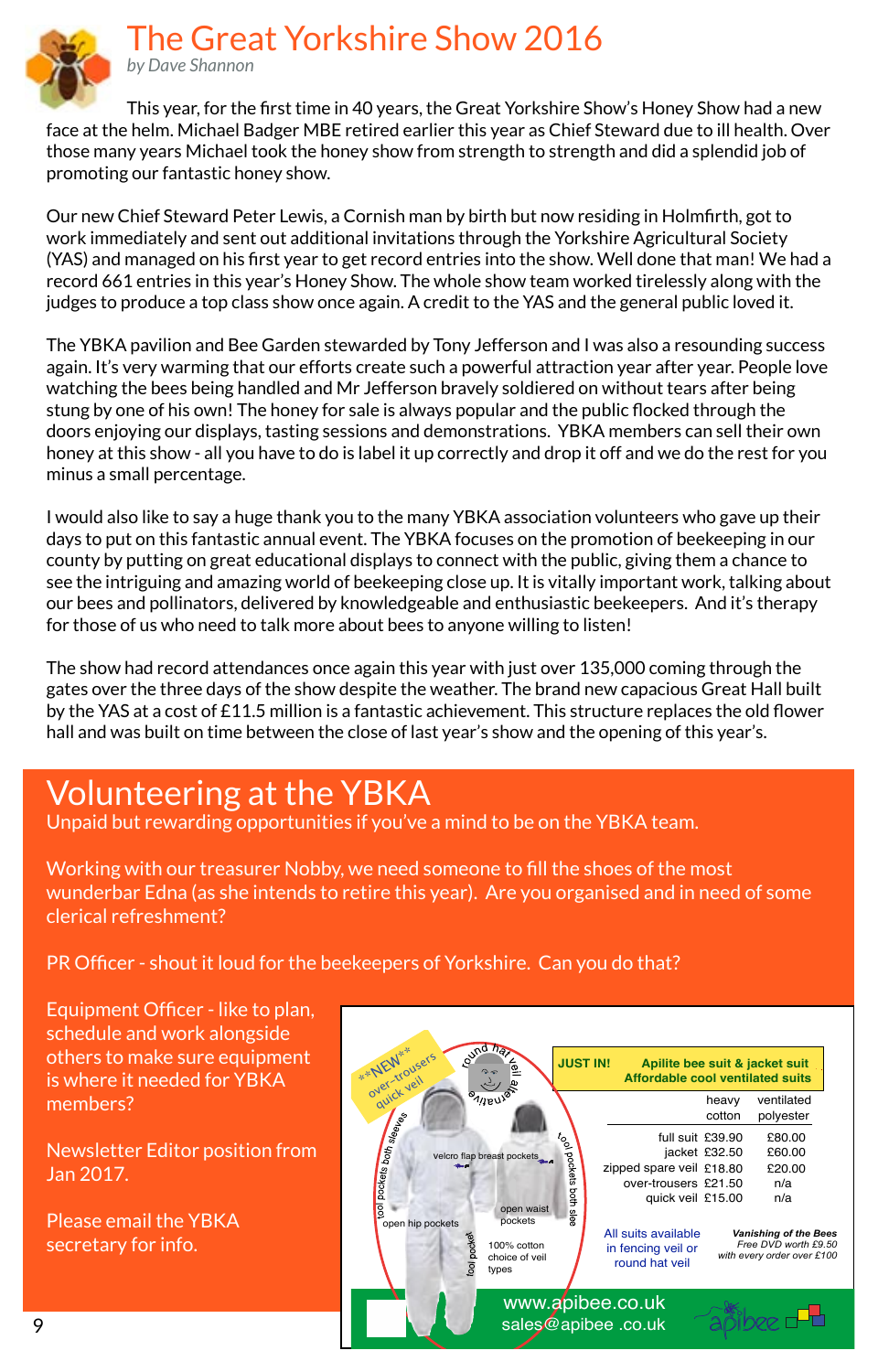# Beekeepers' Question Time

**Dave Shannon has kindly offered to answer this question for us.**

**My bees have overwintered in a brood box with a super on top, full of stores. The QX was removed prior to going into winter.**

**I don't want the Q to start laying in the super but because they have access to it there's a chance that will happen. It's far too early to take the super off and reorganise.**

**What do I do when I go into the nest at the end of March for the first time and find the Q is laying in there?**

As you have the super at the top and with this year being quite mild, the queen will have already begun laying. So I would suggest one of two options.

1. Do nothing for now at all as its too cold and your Q will now have already started to lay, maybe in the brood box as she should, or possibly in the super, with no QX in place there's nothing you can do for now.

2. Wait till the temperature is high enough 12C+. Then quickly as you can find your queen, ensure you put her in the brood box and QX back on under the super. You may find at this time of year however a small amount of brood in your super already. This is not a problem the nurse bees will move up and look after this brood. But your queen is now in the right place.

I myself use this method for overwintering, but with one major difference that I discovered to be very advantageous to avoid this very situation. This year when you set your hives up for going into winter, remove your

QX as usual, however reverse your brood box and super placements. Put the super on the hive floor and the brood box on top of that. This way bees naturally don't like food beneath them so they will move it up into the brood box as space comes available, slowly emptying your super.

However in the early months , from Feb. onwards when the Q starts to lay she will do so in the brood box as this will be the warmest of the two boxes, furthest away from your mesh floor and entrance. Then on your first inspection at Easter or afterwards just reverse them and add the QX as normal.

Always check the super just in case the Q is wandering around in it prior to adding the QX.



### *If you have a BK question please pose it and I'll try to get it answered for you. Ed.*

### *How do honey bees breathe?*

A honey bees does not breathe through its mouth. They have little holes along the sides of their body or exoskeleton. Actually they have 10 pairs of holes or spiracles -3 pairs in their thorax and 7 pairs in their abdomen.

When the bee isn't very active, air is driven through these spiracles into its body passively, by outside air pressure, and is delivered to every single cell through an inner super highway of tubes (trachea) which get smaller and smaller until they are a miniscule 1 cell thick. These same tubes also act as vehicles to expel unwanted gasses such as carbon dioxide. When the bee is very active, say when it has just returned from a foraging trip, it looks like it is panting. Its abdomen is expanding and contracting and it is indeed driving unwanted materials out through its respiratory system and it is taking fresh air in.

This system allows oxygen to be delivered very quickly, much quicker than in mammals, enabling them to oxidize food and convert this into energy straight to the place it's needed.

All but one of these spiracles have valves which close off the trachea - this helps the bee to retain moisture as these tubes, like our lungs only work when moist. The valves also helps to manage body temperature and keep water out - if they get caught in a puddle or rain drop they would drown by being overwhelmed with water through their spiracles.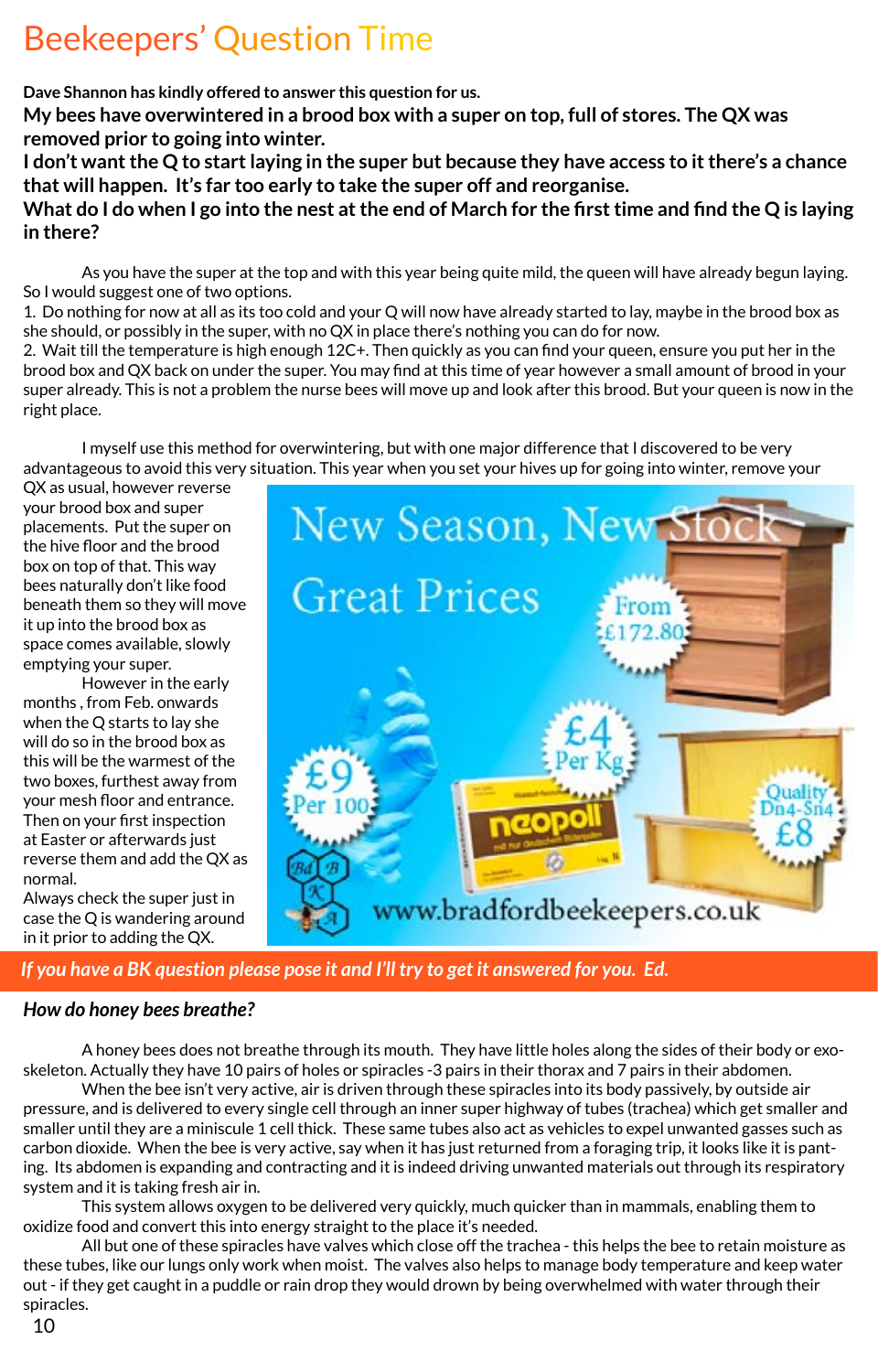# The Phyrronist: Neonicotinoid News

A recent study based on 18 years of wild bee population data has found a three-fold decline in wild bees which feed on neonicotinoid-treated oilseed rape compared with non-oilseed rape foragers, concluding that sub-lethal effects of neonicotinoids can cause bee biodiversity loss, and "*restrictions on neonicotinoid use may reduce population declines*." Another new study documents dramatic longterm butterfly population decline with sub-lethal neonicotinoid doses.

The UK segment of the pan-European honeybee field trial is still pending but Bayer has reported of the German segment that though colonies "*developed completely normally*", and honey production was "*on a par with the average*". This study was abandoned because hives were "*so badly infested with varroa*".

Finally, prominent scientists who previously accepted the need for neonicotinoids have

conceded both that some studies show no benefits, and that "*efficacy studies are largely conducted by industry [which] benefi ts most from the data…are not … peer reviewed …and some are kept confi dential.*" They also reported on recent studies (2014-2015) showing more damage to pollinators at sublethal levels than previously thought.

The evidence against neonicotinoids, especially their sublethal and long-term effects, seems to be mounting. We'll keep you posted.

### And brace yourselves....

John Griffin (Communications team) for the Centre for Ecology & Hydrology tells us:

 '*Experimental measurements and analysis have recently concluded. CEH is now currently writing a paper and will submit all fi ndings of the study (regardless of outcome) for peer-reviewed publication in a scientific journal. The data of publication will determined by the journal but we anticipate the paper will be published in the late autumn of 2016.*

*Data relating to the trial will be made publicly available at the same time.'*



*Mead in time for Youknowwhatmas? Yum!! Don't know how to brew it? Need to perfect your technique? Got gallons of comb washings sitting waiting for your inspiration to kick in? Then get thee to a mead making course.*

11 *kilvington@btopenworld.com24th Sept 2016 at the Honey Pavilion, Harrogate led by Dave Shannon, Master of Mead and Merryment. Cost £30 includes lunch and starter brewing kit . Contact Yvonne Kilvington 07876 618071*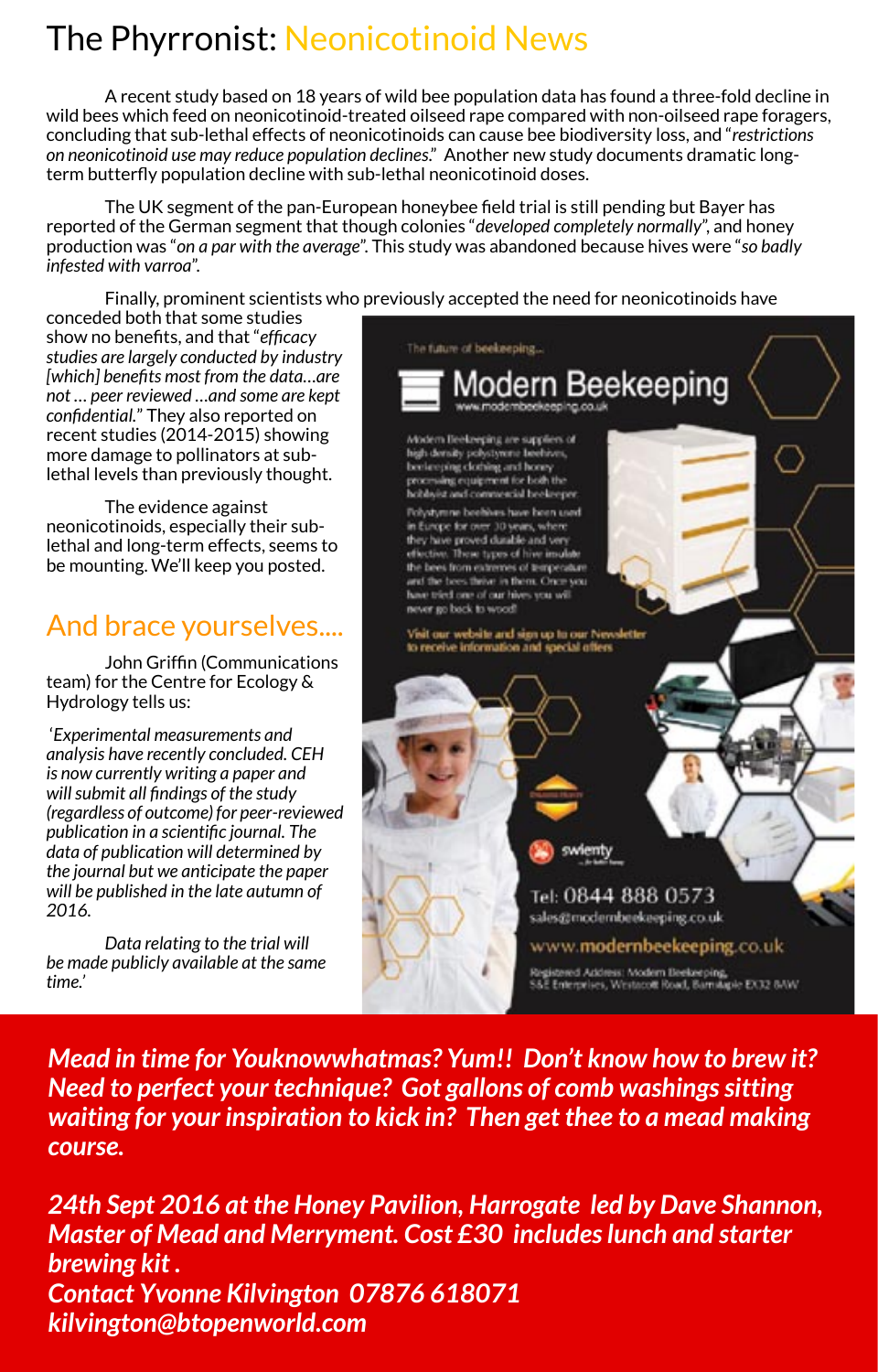

## Frame Thissen! Old blue eyes is back

*by Asmall B. Wrangler*

I get the feeling that some bees can play footsie with you. This year's history of the blue queen of "Chez Nous" may well be an example.

In early May I decided to use the Horsley board I bought last season, to avert a swarm. The board design differed from the norm but, against my better judgement, I used the manufacturer's web site instructions and had myself a swarm within 3 days! Bugger! As they obligingly settled on an elderberry bush on the perimeter of my apiary, I was able to re-capture my blue queen and her court with least annoyance caused to neighbours.

Site space at a premium, I re-homed the wanderers in a new brood box of foundation, with queen excluders below and above and

the old brood box of eggs, nurse bees and brood above the supers, on a further queen excluder. Five days later, herself was laying in a super but found in the top brood box. I caught her in a clip, for safe keeping, but she flew off as I tried to relocate her and was recaptured later with a mini court in attendance, perched on top of some low wooden palings at the side of the hive.

Desperate measures called for! Decided to go belt and braces and place her in a frame cage, to give time for her to settle down and effect a bio-tech varroa treatment all at the same time. Dashed cunning eh?

18 days later, at the second frame cage change over, the metal cage was so thick with bees that it was a challenge to open it and liberate the frame. Struggled to find the queen, but thought I saw her in the middle of a scrum of bees. Was this queen-balling? Decided to let things settle and find her later. By a further swarm, she beat me to it!

Ever obliging, she located nearby again and I caught and re-housed the swarm as before...or so I thought. Five days later I found her, under the open mesh floor, with a much larger court protecting her. Feeling very smug as I caught her in the queen clip and took her away from the hive to get her into an introduction cage. Less smug, as she climbed free of the cage whilst I was struggling to get the fondant in position and I saw a flash of blue take to the air.

Went back to the hive in a philosophical frame of mind, only to notice another little huddle of bees on the wooden palings, and there she was again! Now it was getting personal, reputations at stake etc. Whipped her into the clip and placed her and some attendants in a plastic box overnight, with the introduction cage, some drops of water and fondant, whilst I thought things through. Read an article recommending that getting a queen into an introduction cage best done by a window, for maximum light. Next day, took her into the greenhouse and completed the process with ease.

I had already decided to give her a new, smaller court to "big it up over" and fixed the cage onto a frame in a poly nuc. She seemed to like it and resumed laying to good effect in due course. 14 days later, I united the nuc with the colony hived in Holmleigh where she has happily stayed and thrived. I do wonder if she just wanted a change of scenery, as Holmleigh is at the opposite end of the apiary site from Chez Nous? Just don't get me started on the tale of Dunroamin!

### A Good Read: Heather Honey - A Comprehensive Guide

by Michael Badger MBE (ISBN 978–0–900147–28–9 hardback and ISBN 978–0–900147–29–6 paperback)

Available from 10th October in advance of the official launch at this year's National Honey Show. All profits go to the Bees Abroad and Wax Chandlers Bee Charities including royalties.

Due to the limited number to be published, hardback is only available from the author - 100 copies will be signed. £40 + P&P. The softback limited to 250 copies will be £30 + P&P. email buzz.buzz@ntlworld.com

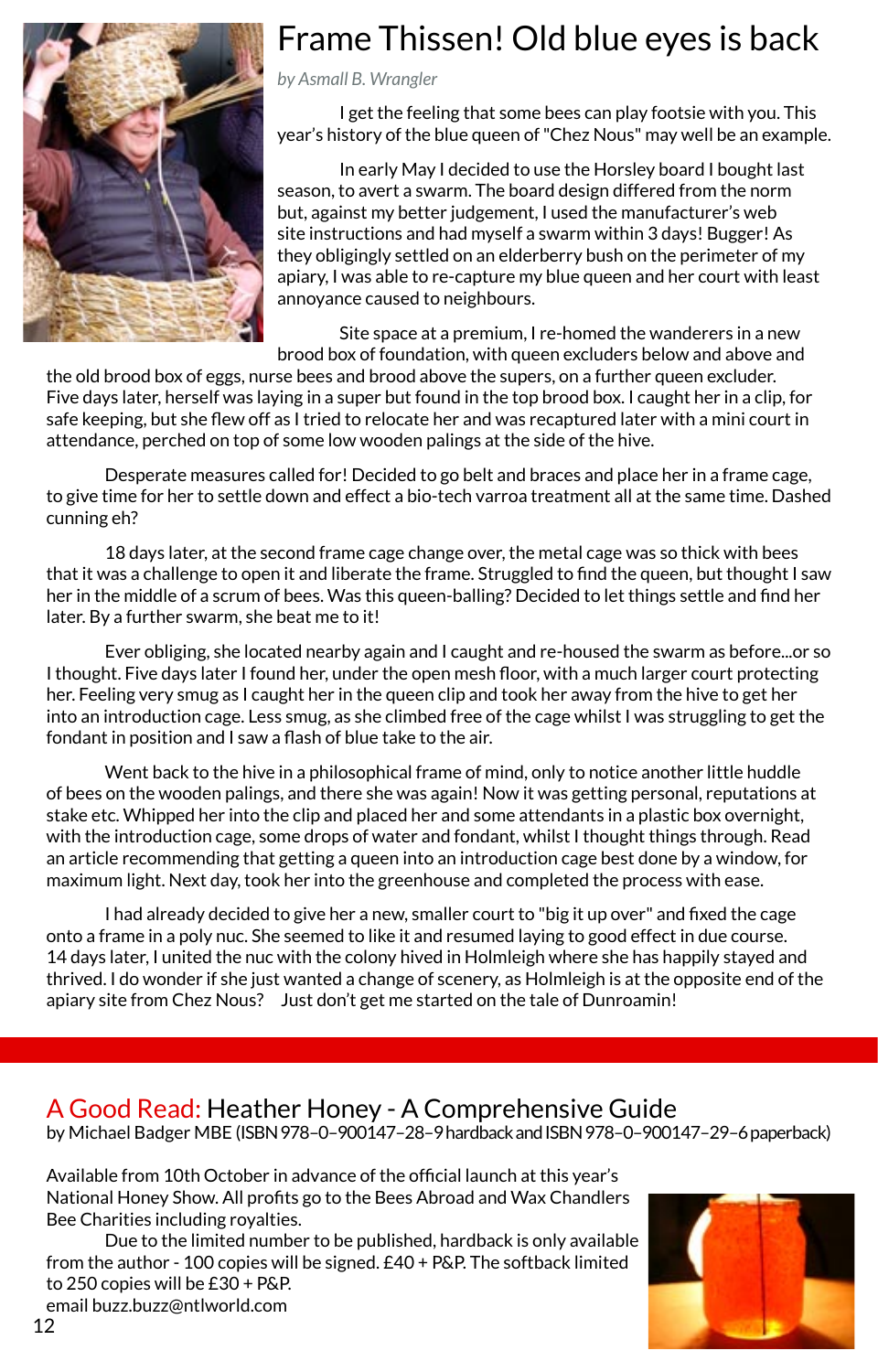### **Come along, you're invited**

**Leeds BKA Wed 28 Sept 7pm to 9pm** Prof Stephen Martin - University of Salford - Exotic Travels of a Bee Researcher

**Wed 30 Nov 7pm to 9pm** Dr Mark Helbert - retired NHS Consultant Immunologist - Anaphylaxis and other reactions to bee stings *www. leedsbeekeepers.org.uk*

**Scarborough BKA Honey Fair Wed 28 Nov 7pm** *scarboroughbeekeepers.org*

# **COURSES**

Places still available for the BIBBA CONFERENCE 2016: 20th-22nd September Isle of Man, UK. See www.bibba.org.uk for info.

### **The Art of Mead Making**

A workshop for those who fancy making a drop (or two).

A one day course on the art of making mead led by Dave Shannon on Saturday 24th September 2016 in the Honey Pavilion, Harrogate. Costs £30 which includes lunch and a starter brewing kit with all the equipment you need to begin your mead making journey.

Contact: Yvonne Kilvington. Tel: 07876 618071 ykilvington@btopenworld.com

### **You need to be aware**

**This year** the NBU has recorded nationally 42 cases of EFB and 13 cases of AFB with significant outbreaks of EFB in the Nottingham and Lincolnshire areas.

**Small hive beetle** in Italy: 2 areas affected in Calabria about 100km from seat of infestation. Believed to have occured through human transportation of bees.

**Api Bioxal** is now the only legal oxalic acid treatment available.

Following the finding of **Asian hornets in Gloucestershire** Bee Inspectors have now visited over 100 sites. Asian hornets have been seen at just six locations within 500 meters of the original site. The NBU will keep you updated if you have signed up to Beebase.

# Notice for 2016 YBKA AGM

The Yorkshire Beekeepers' Association Annual General Meeting wil take place on Saturday, 26thNovember 2016 when the following business will be on the Agenda:

1. Any proposals, propositions or matters of business which you would like the membership to consider at the meeting

2. Nominations for all positions on the General Purposes Committee. The following GPC vacancies presently exist : Equipment & Purchasing Officer, Publicity, Advertising & Promotions Officer; Membership Secretary and from Jan 2017 Newsletter Editor.

3.Nominations of any member you wish to be considered for the awards of Honorary Membership or Certificate of Merit. Life membership may be awarded to any member who has performed distinguished or meritorious service of an outstanding nature in the furtherance of the objectives of the YBKA and to the betterment of beekeeping and Certificates of Merit may be awarded to any person who has made a significant contribution to beekeeping in Yorkshire either at international, county or district level.

Any such proposals or nominations must be submitted by mid-October at the latest.

We also hope to finalise the amendments made to the constitution and we will be inviting districts to submit propositions they wish to be considered for the BBKA ADM in January. Again these need to be submitted by mid-October and should be fully costed. If you require any further detailed information please don't hesitate to contact me,

YBKA Secretary Roger Chappel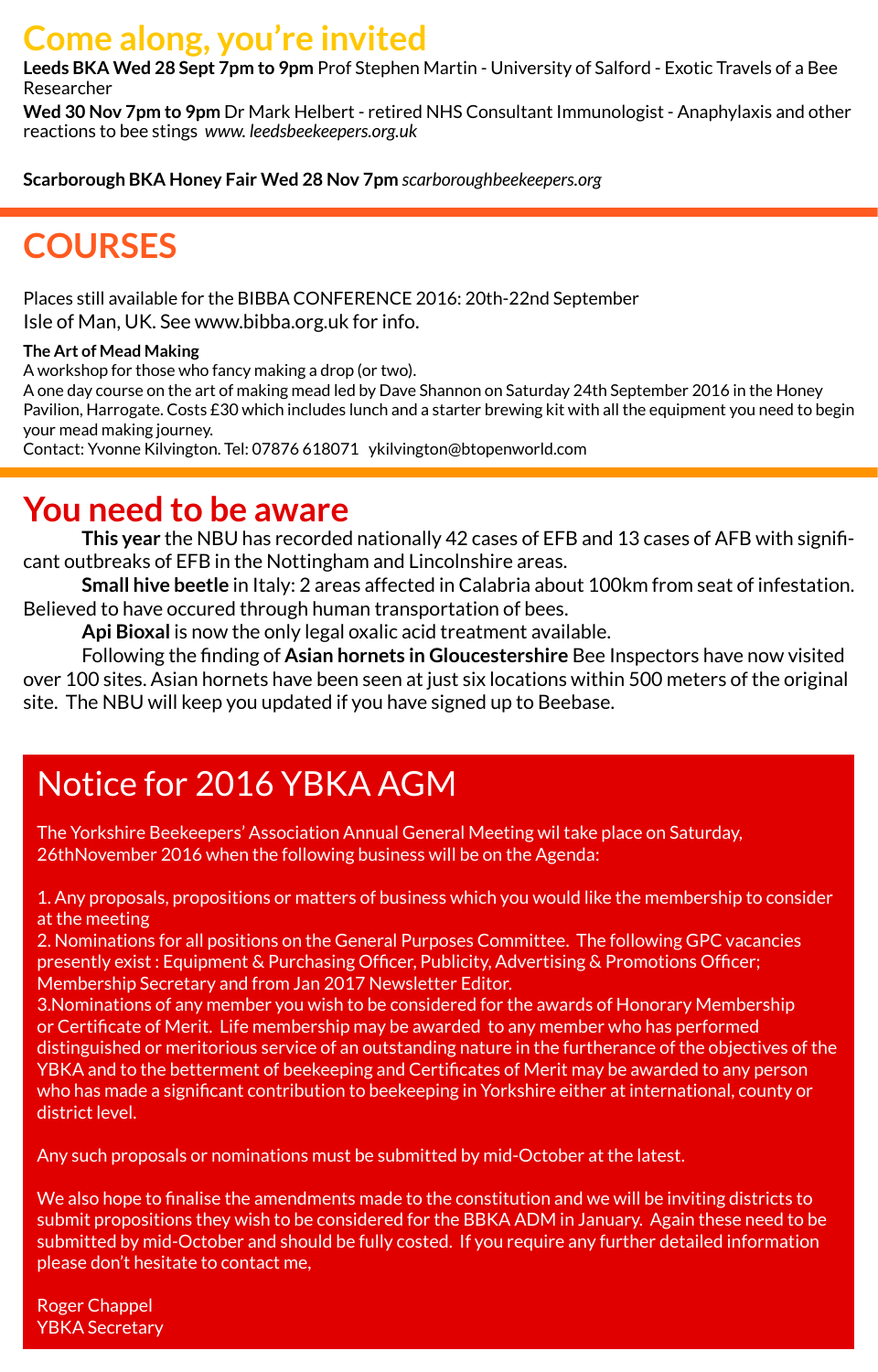### YBKA GENERAL PURPOSES COMMITTEE 2016 *Current from Sept 2016*

| Chairman                                         | <b>TONY JEFFERSON</b> | stoneleabees@yahoo.co.uk                          | 07749731945  |             |
|--------------------------------------------------|-----------------------|---------------------------------------------------|--------------|-------------|
| Vice Chairman PHIL GEE<br>Schools' Day Organiser |                       | pjgphilgee@btinternet.com                         | 01422886114  | 07769650059 |
| General<br>Secretary                             | <b>ROGER CHAPPEL</b>  | secretary@ybka.org.uk                             | 01325 315741 | 07905190701 |
| <b>Treasurer</b>                                 | <b>NORBERT COOPER</b> | norbert.cooper@btinternet.com                     | 01937834809  | 07957404047 |
| Education<br>Officer                             |                       | YVONNE KILVINGTON hdbkamembership@btopenworld.com |              | 07876618071 |
| Webmaster                                        | <b>DAVID LAMONT</b>   | dave@mtvhosting.co.uk                             | 01274619787  | 07968817153 |
| Honey Show<br><b>Chief Steward</b>               | <b>DAVE SHANNON</b>   | daveshannon.aca@me.com                            | 01302 772837 | 07907856515 |
| Newsletter<br>Editor                             | <b>CHRISHARDY</b>     | oldsalmon@gmail.com                               | 01535 600941 |             |
| <b>NBU Rep</b>                                   | <b>IVOR FLATMAN</b>   | ivor.flatman@apha.gsi.gov.uk                      | 01924 252795 | 07775119436 |
| YAS Rep                                          | <b>IVOR FLATMAN</b>   | ivor.flatman@homecall.co.uk                       | 01924 257089 |             |